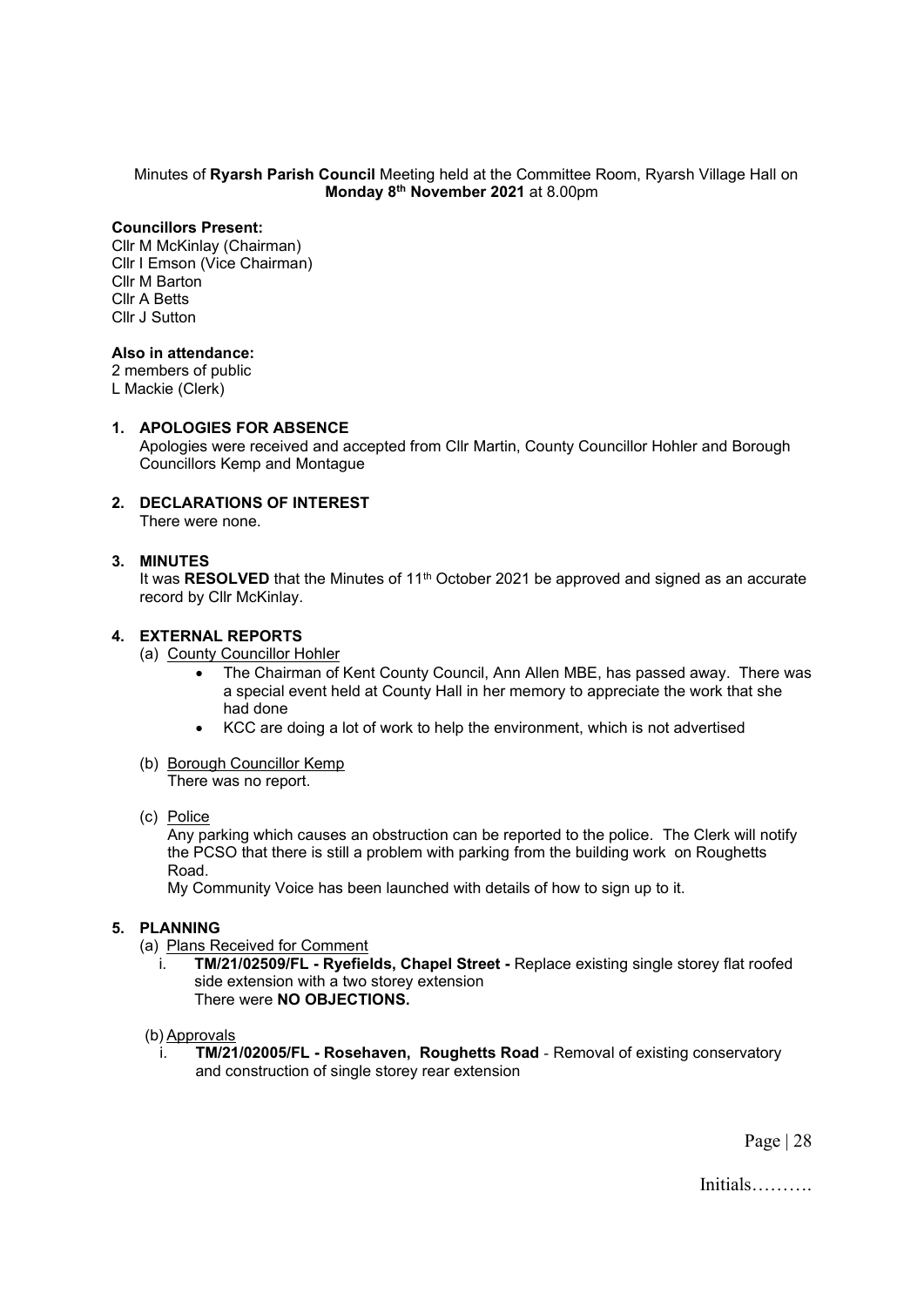# (c) Refusals

There were no refusals to report.

(d) Any other Planning Matters

i. **TM/21/02485/TNCA - The Old Post Office, Chapel Street -** Dismantle dead Cherry tree (T1) to ground level and remove Ivy and deadwood from Black Walnut (T2). **APPLICATION NOT PROCEEDED WITH**

# **6. MATTERS ARISING**

- (a) To receive report on Clerk's actions following the last meeting
- The Monthly newsletter was prepared and circulated
- The contractor has fixed the play area light. Cllrs reported that the light was still not working
- The police were contacted and have visited the property on Roughetts Road following complaints about contractor parking.
- Highways Faults reported clear silt from behind channels on Birling Road Build Outs, blocked speed sign on Woodgate Road, The Street drainage (Highways will use CCTV and clear by hand and look at raised grids), blocked ditch on Birling Road
- Reported leaves on Birling Road footpath to TMBC
- Reported repeat offender to Inspector Lizzie Jones. Police are aware but cannot reveal anything that is operationally sensitive. Police will contact victims of crime
- Liaised with the Village Hall Trust about pictogram No Dog Signs. They didn't think pictures drawn by school children would help. They have contacted TMBC about a Bag and Flag event, but TMBC have visited and don't think dog mess is a big problem
- Contacted Birling PC to find out how they will celebrate the Queens Jubilee
- Liaised with Village Hall Trust to ask them to cut back vegetation around village sign but the Parish Council's contractor has cut back the vegetation and the Trust have said thank you
- VAT reclaim submitted
- Liaised with Kent Highways about road closure by South East Water of The Street. Any more instances of SE water closing roads when it is not an emergency should be reported to Highways.
- Asked TMBC why the litter bin was removed next to bus stop. No reply has been received.
- (b) To consider Parish Councillor Vacancy and agree co-option of a new Councillor Samantha Payne introduced herself to the meeting. Councillors agreed her co-option and welcomed her to the Parish Council.
- (c) To consider Highways Improvement Plan

Cllr McKinlay and the Clerk met a representative from Kent Highways to discuss the draft Highways Improvement Plan and an amended version has been circulated to Cllrs. It was reported that there are two drains which are proud of the road and need to be lowered – as you turn into Chapel Close and by The Old Forge. Another issue was raised to be added – not everyone gives way to coaches leaving Brookline

on The Street and vehicles are often travelling too fast causing an accident risk. Can a request be made for a Give Way Sign or Priority sign here? The Clerk will pass this on to Kent Highways and Cllr McKinlay will speak to Brookline Coaches.

(d) To consider The Queens Green Canopy Project and how to Celebrate the Queens Jubilee There was a discussion and Councillors agreed an event at the Recreation Ground and Village Hall, perhaps with people bringing their own food, and some entertainment. Cllr Sutton will attend the Village Hall Trust Meeting and ask for permission to use the Hall and Recreation Ground for the event on Sunday 5<sup>th</sup> June 2022.

The Woodland Trust are giving away trees for each Village and the Clerk will look into this. Cllrs were in favour of purchasing and planting a tree for the Christmas Lights, instead of a cut tree being used each year. The Clerk will contact Mr and Mrs Nankivell to discuss this and Cllr Sutton will speak to the Village Hall Trust about planting this on their land.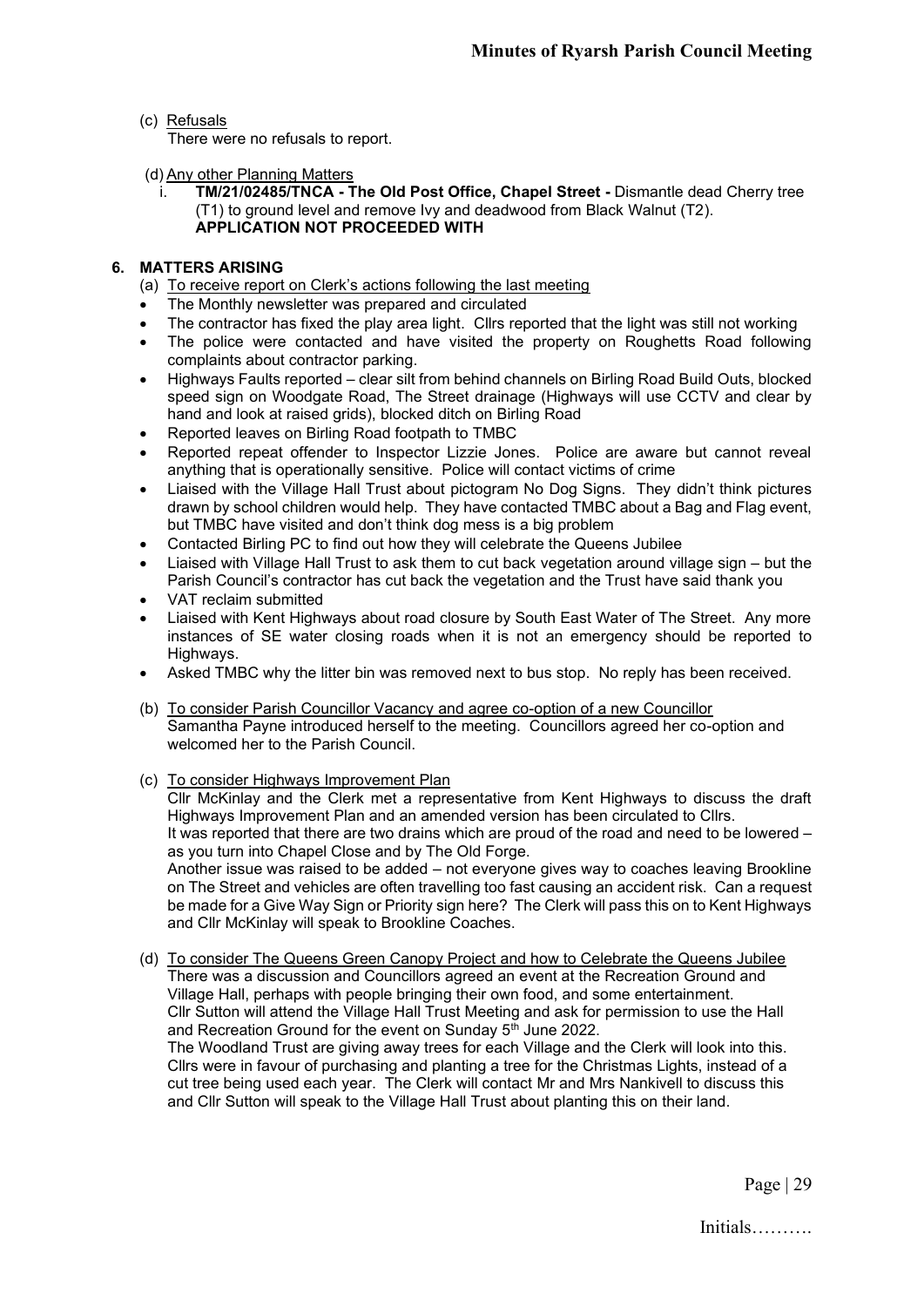- (e) Parish Council Projects:
	- i. New bench for Play Area
		- There have been further delays in delivery.
- **7. OPEN FORUM –** Public Participation Session
	- There were complaints about the vans from Wiltshire Farm Foods speeding, tailgating and overtaking on the chicanes or junctions. The Clerk was asked to write to the company.
	- Brown Bins this was discussed at the Parish Partnership Panel. Cllr McKinlay will report back that bulky refuse can be collected in Medway for £23 but the charge in TMBC is £65. Cllrs did not agree to a skip being provided in the village.

# **8. PARISH COUNCILLOR REPORTS**

- To receive updates and reports:
- i. To consider fire hydrant checks  $(MB + JS)$ Cllrs Barton and Sutton will carry out these checks.
- ii. KCC Flood Warden Training 06.10.21 and 09.11.21 Cllrs McKinlay and Martin attended online training.
- iii. KALC Finance Conference 20.10.21 (Clerk) The Clerk attended and has circulated notes.
- iv. Rail Summit (MM) Cllr McKinlay attended a virtual rail summit.
- v. KALC T&M 21.10.21 (MM) Cllr McKinlay was elected Chairman.
- vi. Play Area Annual Inspection 09.11.21 (MM, MB) This takes place tomorrow.
- vii. KALC AGM 13.11.21 Cllrs McKinlay and Martin will be attending.
- viii. Annual Remembrance Service St Martin's Church 14.11.21 Cllr Barton is arranging preparation of the wreath which Cllr McKinlay will lay at the service.

# **9. MONTHLY CHECK LIST**

- (a) To receive reports about
	- i. Highways There were no reports.
	- ii. Temporary Road Closure The Street Kent Highways have explained that South East Water closed the road without proper permissions. If Councillors or residents notice a road has been closed they should find out from the contractor why the work is being done.
	- iii. Footpaths and Footways There were no issues to report.
	- iv. Street lights There were no issues to report.
	- v. Trees There were no issues to report.
	- vi. Defibrillator David Storey has completed the monthly check and there are no issues to report.

Page | 30

Initials……….